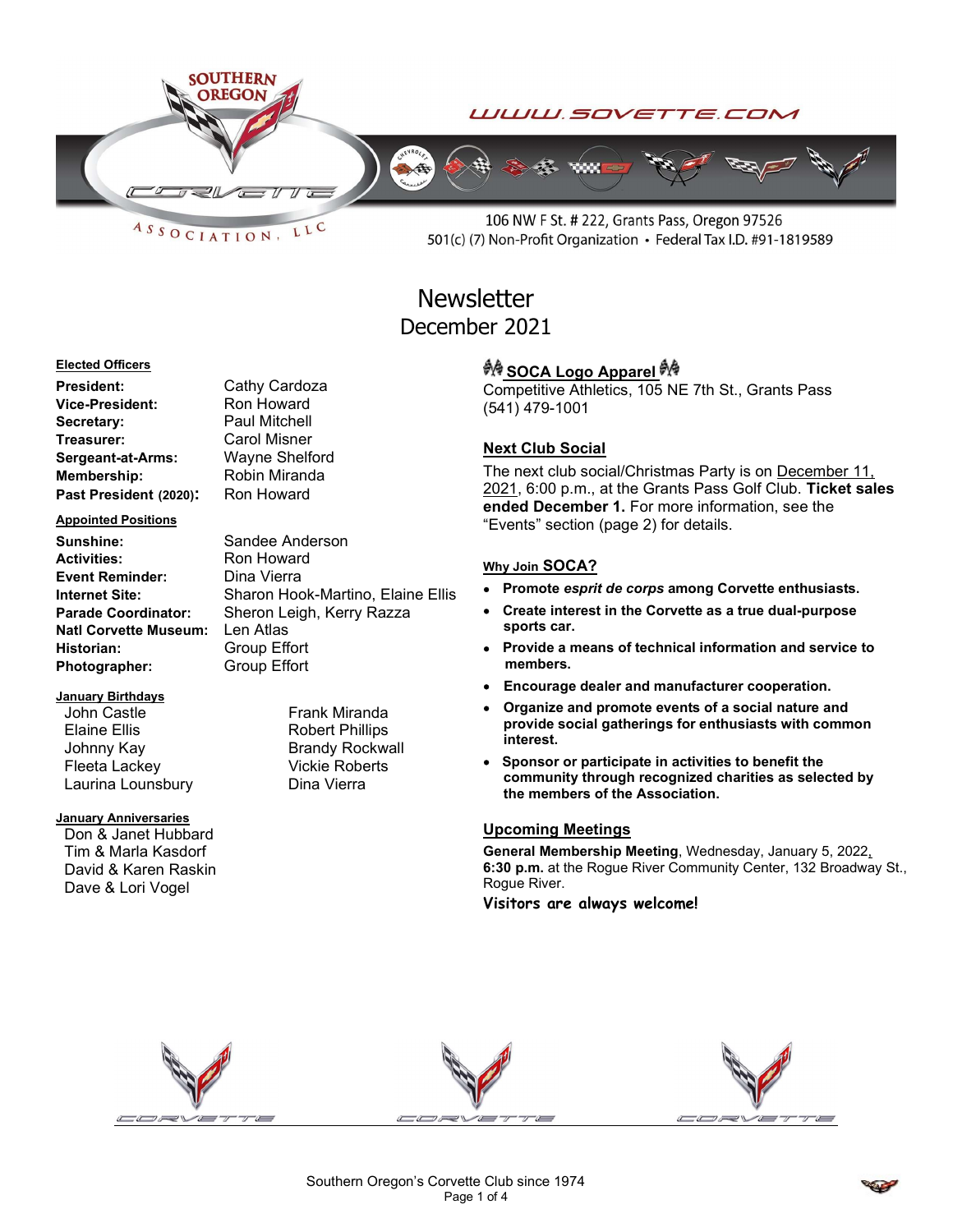

### 2022 Southern Oregon Corvette Association (SOCA) Events

|                                             |  |  |  | Feb Mar Apr May Jun Jul Aug Sep Oct Nov Dec |  |  |
|---------------------------------------------|--|--|--|---------------------------------------------|--|--|
| Club meeting (Wed.) 5 2 2 6 4 1 6 3 7 5 2 7 |  |  |  |                                             |  |  |

(All dates below are Saturdays, except as noted.

The dates shown are tentative and subject to change or cancellation.)

#### **DECEMBER**

**Social** 

Tickets: Ticket sales have ended ... the deadline for purchasing meal tickets was December 1, so the caterer could order enough food ahead of the event. Tickets will not be sold at the door.

For people who bought tickets by mail before the deadline, your tickets will not be mailed to you; you will pick up your tickets at the door.

When: Saturday, December 11, 2021, at 6:00 p.m. Food service will start between approximately 6:30 and 7:00 p.m.

Where: Grants Pass Golf Club, 230 Espey Rd., Grants Pass, OR 97527

Menu: Prime Rib or Herb-Crusted Chicken meal with roasted red potatoes, steamed vegetables, green salad, dinner rolls, and dessert. Iced tea and lemonade are included with each meal.

Cash Bar: Bar service will be available at a "Cash Bar/No-Host Bar." Attendees pay for their own drinks.

Gifts: Please bring a wrapped Christmas gift (\$20.00 equivalent) for a gift exchange. Unlike previous years, this year there will not be additional Christmas gifts provided by SOCA.

Fine print: All Christmas Party tickets will be sold beforehand; no tickets will be sold after December 1 or at the door. Treat the tickets like cash. No lost tickets will be replaced, and refunds are not provided for unused tickets. Changing purchased meal tickets from Prime Rib to Chicken, or vice versa, is not an available option after December 1.

Cruise 18 – Senior Centers Cruise, Grants Pass

Signup with Sheron Leigh or Kerry Razza. Meet at 4:00 p.m. at the Abby's Pizza near the Williams Highway (OR-238) and the Redwood Highway (US-199) in Grants Pass. The Senior Centers Cruise leaves at 4:30 p.m. and will last two to three hours.

For additional events, information, and links … see the SOCA website "Events Page:" https://www.sovette.com/events



Southern Oregon's Corvette Club since 1974 Page 2 of 4

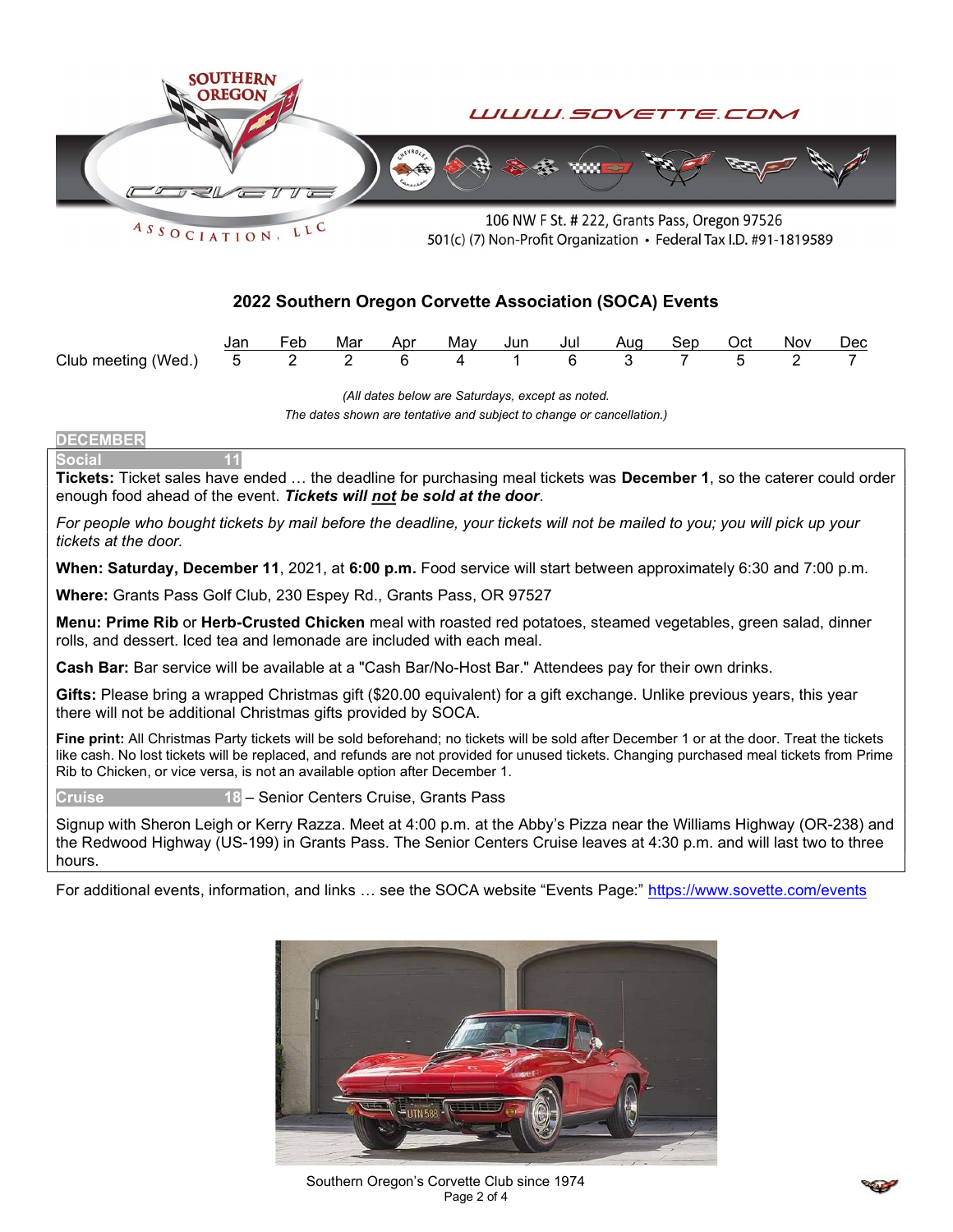

ASSOCIATION, LLC

106 NW F St. # 222, Grants Pass, Oregon 97526 501(c) (7) Non-Profit Organization • Federal Tax I.D. #91-1819589

# Techin & Toolin (a look back at 2015) Corvette Enthusiast's Night Before Christmas



 $-$  By Rick Tavel  $-2015$ 



'Twas the night before Christmas, and who could forget

A full year of events for me and the Corvette My Corvette was stored safely in the garage Safe from the onslaught of winter's barrage. The family was upstairs, asleep in their beds While memories of the past year replayed in my head.

From the kick off in January, the L88 hammered sold

For Three Million Eight, a world's record I'm told. Barrett Jackson the place, an exciting event The week I was there couldn't be better spent. The same week we learned about the C7 Z06 Not only a coupe but a 'vert for our kicks.

Then on to Daytona, for the first race of the season

Not to cheer the C7 would amount to high treason.

The Porsche took the checkered, BMW was next.

The Viper was third, was the C7 vexed? Not the debut we'd hoped for, but Corvette fans knew

The competition was in trouble, they hadn't a clue.

The team would bounce back and rank at the top

After sorting the C7 they couldn't be stopped.

In February I went to the Corvette Museum. Eight Vettes in a hole, I had to go see 'em. And who could believe such a hole in the floor And the buried Corvettes, at my heartstrings it tore.

But later we read the Vettes would return Restored by donations and GM, we learned.

Then on to Sebring, the second race of the season,

Results weren't much better, there must be a reason.

A little more sorting to the C7.R Would straighten things out, C7's a star. The prediction was right, the competition was cursed.

The next four sanctioned events the C7 was first.

Texas' Lone Star Classic kicked off a summer of shows

How many Vettes showed up, we may never know.

Every state in the nation had similar events To showcase the Corvettes of ladies and gents. Just how many shows and cruises attended It's hard to recall, please don't be offended.

August was packed with shows, cruises and races,

Thousands of Corvettes in all types of places From the Corvette Reunion and Back to the Bricks,

Corvettes on Woodward then Carlisle, a good mix.

Some time at the races, Corvettes on the track And time behind the wheel that I'd never give back.

There was Back to the Fifties, don't forget the concours,

And the NCM's anniversary tours.

Then the fall was kicked off with maybe the best, And the largest Corvette thing, known to all as FUNFEST.

Thousands of Vettes of all generations Gathered from every state in the nation. To party and celebrate and pay their regards To the sixty-one years of America's sports car.